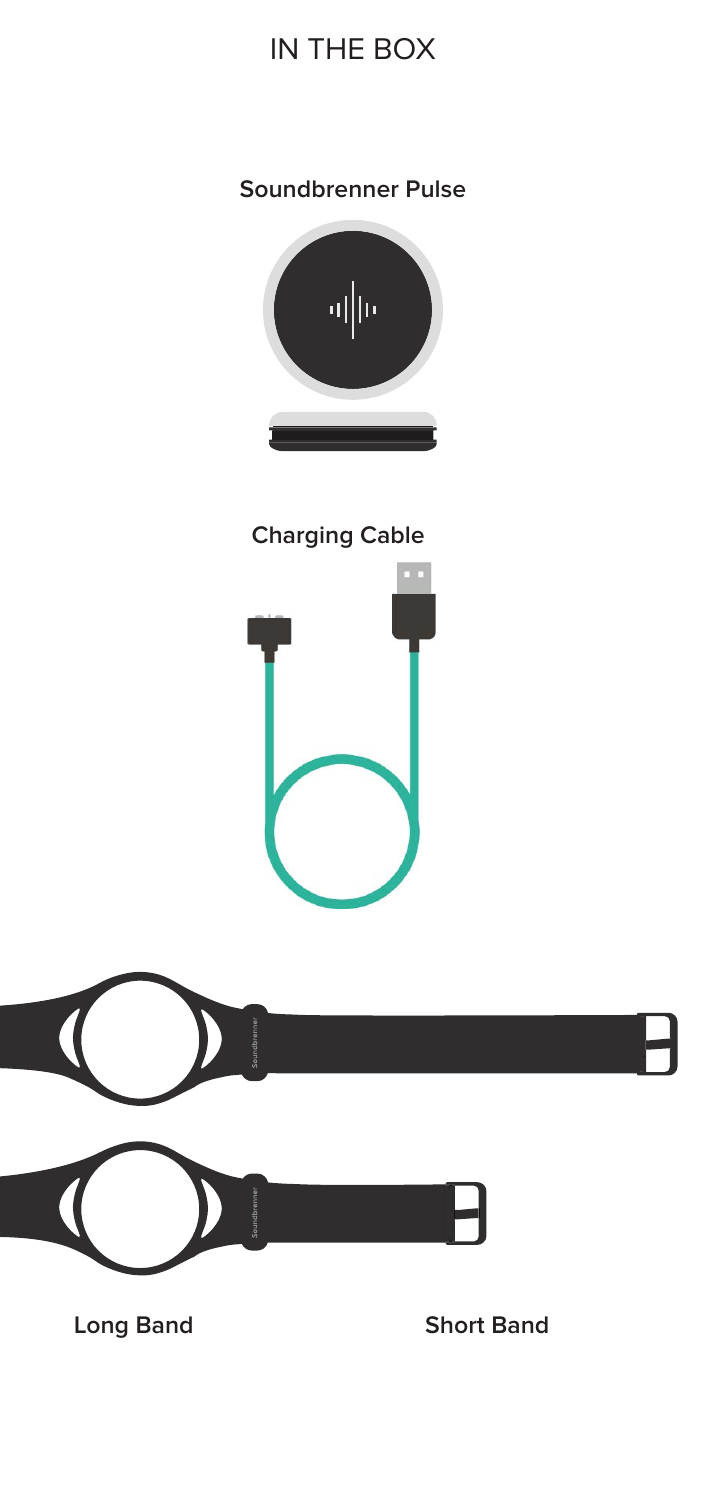## CHARGING THE BATTERY

Plug the charger into any computer USB port or use a USB wall adapter, including those that ship with a smartphone or tablet. Then align the cable's magnets with the charging port on the Soundbrenner Pulse.



NOTE After you take the Soundbrenner Pulse out of the box, charge it for at least 30 minutes. A full charge can take up to 2.5 hours.

On average, a full charge will get you up to 6 hours of use.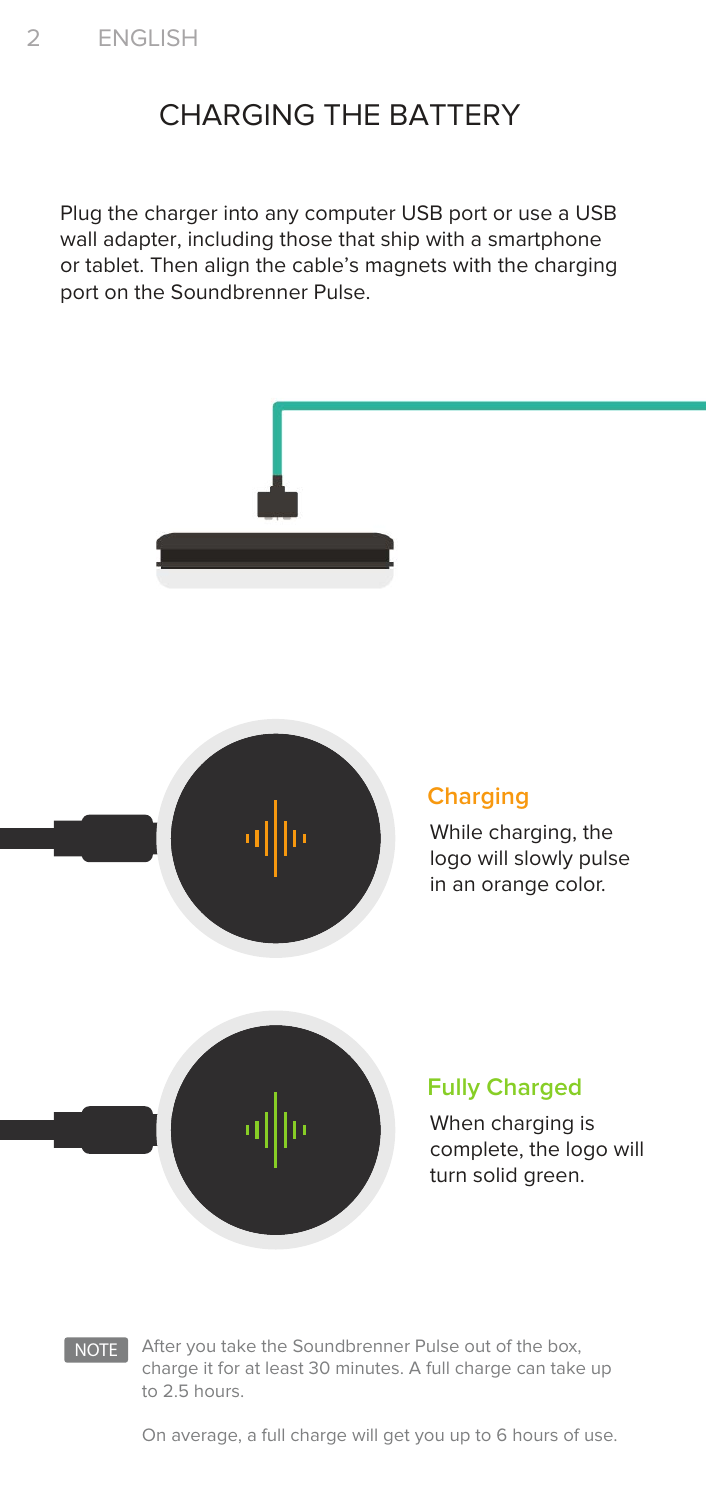### GET THE APPS

For even more power and customization, you can download Soundbrenner's native mobile companion apps. Search for "Soundbrenner" in the iOS App Store or the Google Play Store, or visit **www.soundbrenner.com/start** and follow the links to the correct download for your device.





We've also created **Soundbrenner DAW Tools** for Mac OS X. It works with every major DAW suite – including Avid Pro Tools, Ableton Live, and Logic Pro X – and lets you synchronize tempo between the Soundbrenner Pulse and your favorite DAW.

To get started with Soundbrenner DAW Tools, visit **soundbrenner.com/dawtools**.

### **System Requirements**



#### **Phones**

iPhone 5 / iPod touch 6 / iPad 4 and later. Most modern Android phones and tablets

**Operating Systems** iOS 10 and later Android 5 and later



#### **Desktop**

Any Mac desktop or notebook with Bluetooth 4.0

**Operating Systems** OS X 10.10 Yosemite and later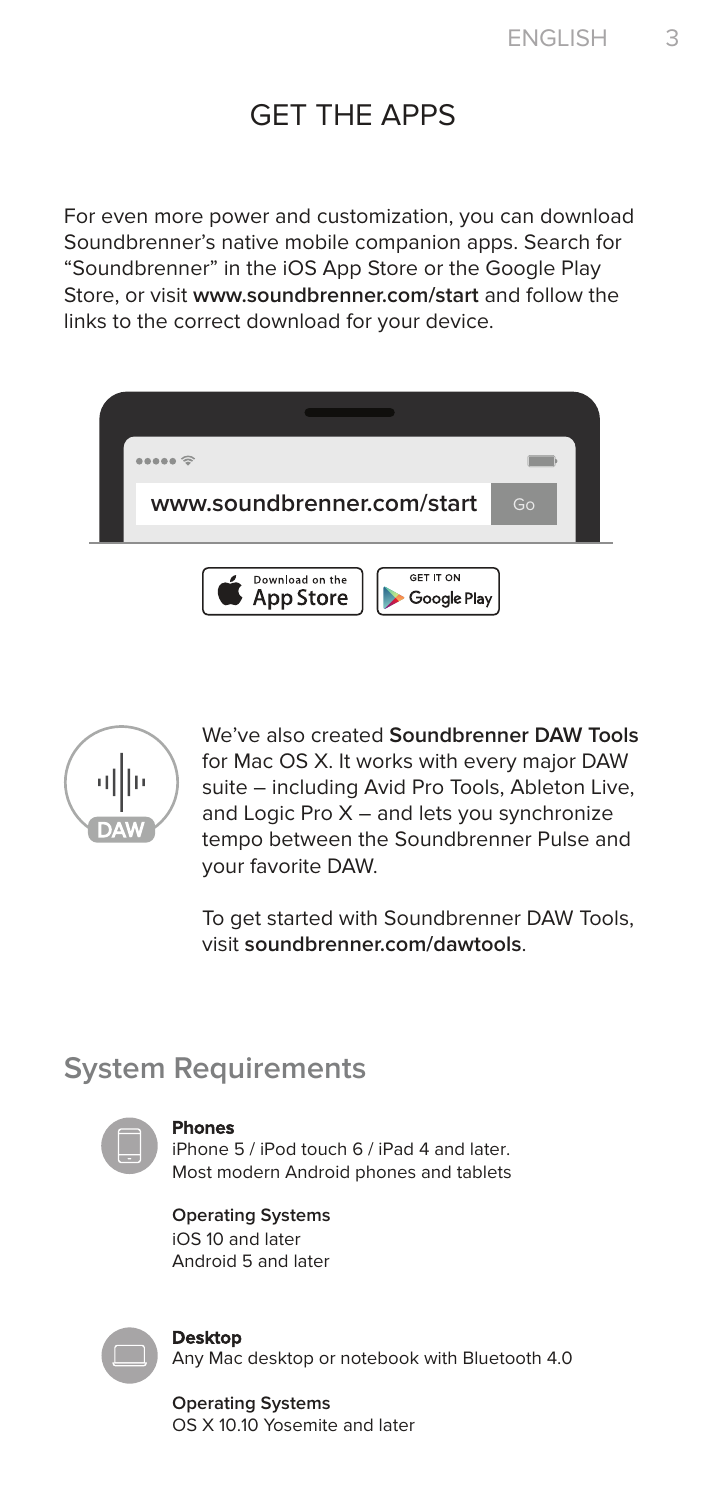# HOW TO INSTALL THE BANDS



**1 Find the gap around the edge of the Soundbrenner Pulse**





**Insert one side of the Soundbrenner Pulse into the band** 



# **Using your other hand, pull up on the opposite side of the band until it snaps into place**

NOTE | Make sure you grasp the Soundbrenner Pulse and band firmly. You may need to use your thumb to help it seat in the band completely.

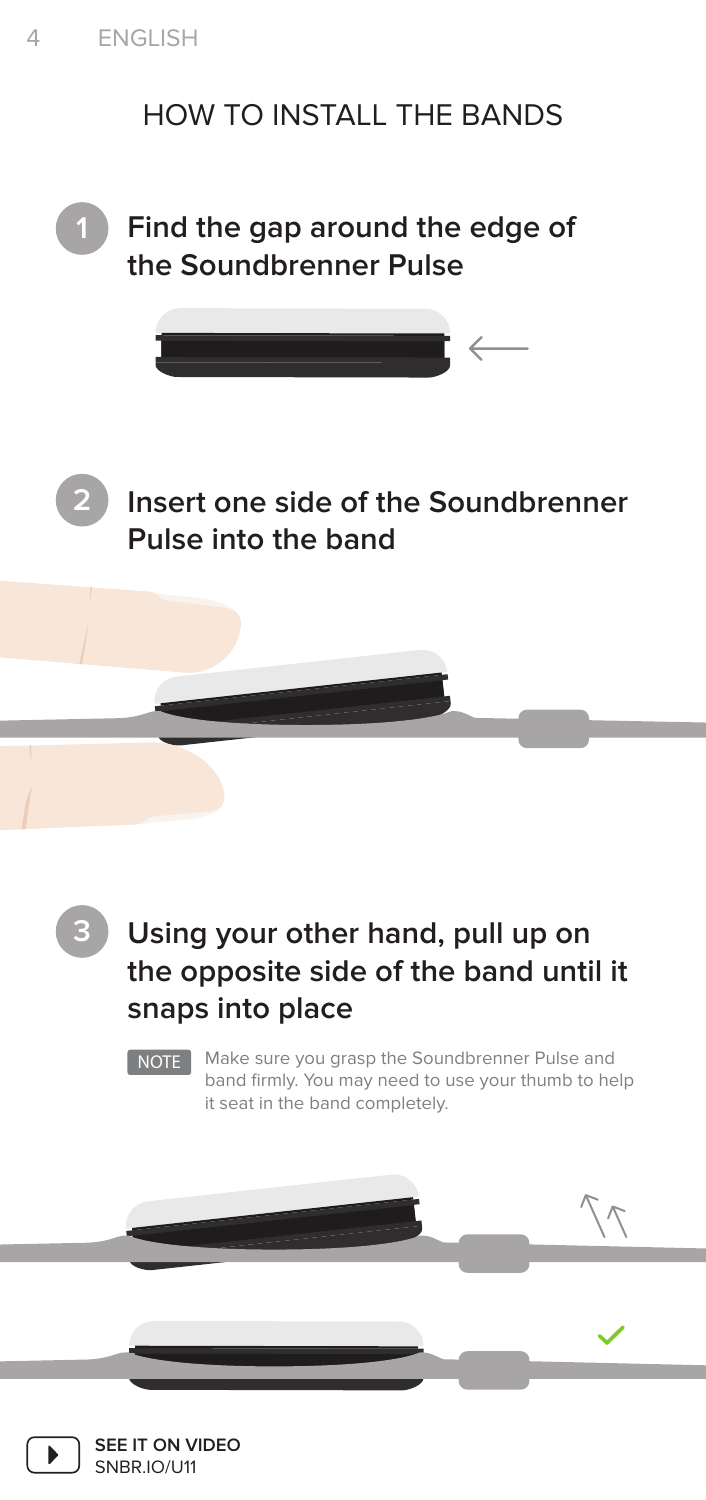### WHERE TO WEAR IT

Depending on you and the instrument that you play, where you place the Soundbrenner Pulse on your body can have a big impact on your experience.

For your first few sessions, try out both of the included bands and move the Soundbrenner Pulse to different locations to see which feels best. Remember to keep the strap tight – the tighter the strap, the stronger the vibrations.

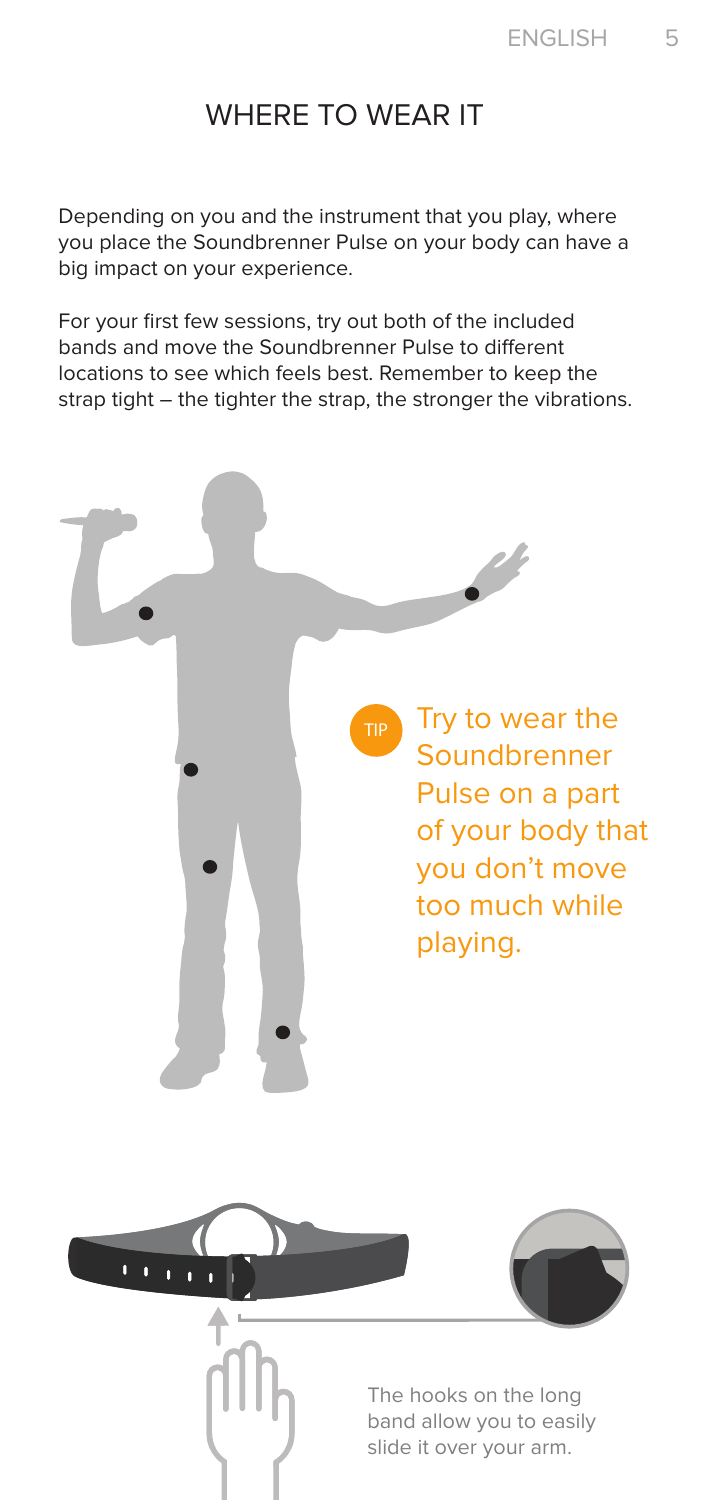# FEELING THE BEAT

### **Using a vibrational metronome is much different from using a normal click.**

When you first start using the Soundbrenner Pulse, it's almost like learning to keep the beat from scratch. Don't give up – you'll get better over time, just like learning to practice with a traditional metronome.

The biggest difference comes in how you perceive each beat. Some people react differently to vibrations than they do to an audible click; over time, the vibration can even become a subconscious feeling that helps you keep the beat without thinking about it.

### Don't give up – you'll get better over time, just like learning to practice with a traditional metronome.

### **The length and intensity of the vibrations make a big difference.**

The Soundbrenner Pulse supports nine different haptic profiles – you can choose from one of three vibration intensities for short, medium, and long duration beats.

Since everyone feels vibrations in their own way, it's important that you choose vibration styles that work for you. Once you've set up your Soundbrenner Pulse, visit the Haptics section of the Settings menu for your unit to experiment with different vibrations.

TIP Once you've set up your Soundbrenner Pulse, visit the Haptics section of the Settings menu for your unit to experiment with different vibrations.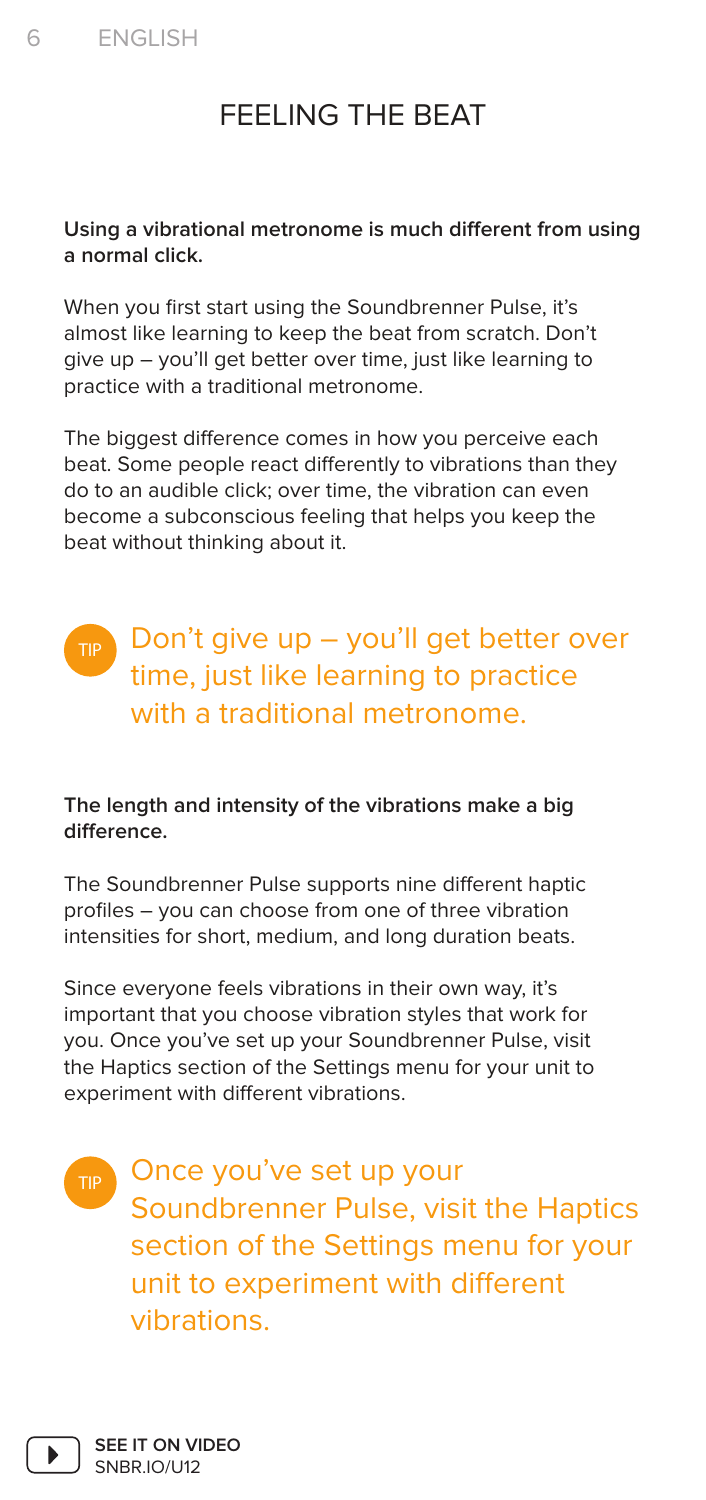### TURN IT ON AND OFF

**To turn the Soundbrenner Pulse on or off,** first twist the ring at least 1/4 turn – in either direction – and then touch the face with two fingers for two seconds.



When the Soundbrenner Pulse starts up, it will glow white and vibrate strongly for around half a second. **The logo will stay lit until you turn the unit off.** 

During shutdown, the Soundbrenner Pulse will glow white briefly. Once it is no longer glowing, it is off.

> **Make sure to turn your Soundbrenner** Pulse off – using the same procedure – after you're finished playing.

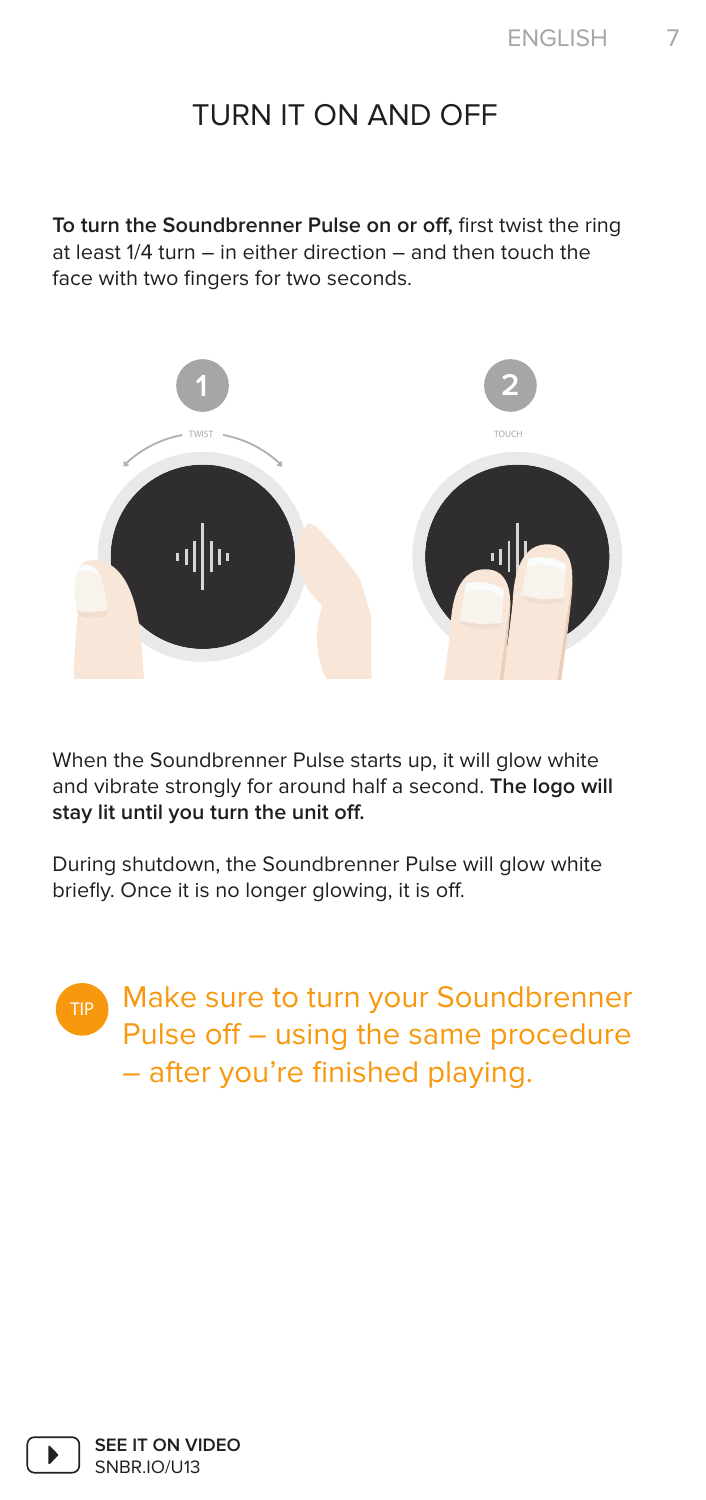### INTERACTIONS





Using two fingers, tap twice in quick succession to play or pause the metronome.

**Tap 2x Tap 3x**



Using two fingers, tap the face at least three times in succession. The device will match the average tempo of your taps.

TIP Be sure to use two fingers when you tap, and to place them flat on the surface. Don't use just your fingertips.



Twist the wheel counterclockwise to decrease the BPM or clockwise to increase the BPM.

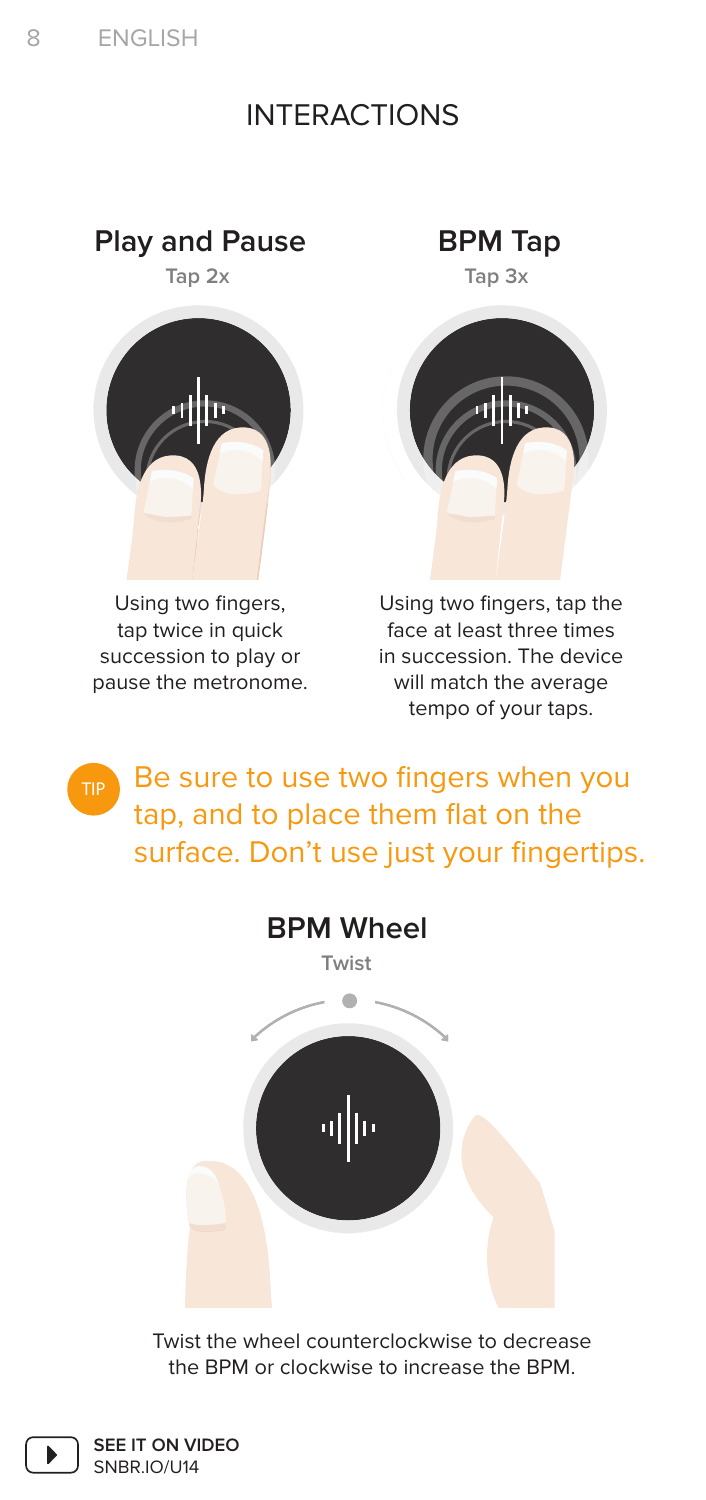### STATUS ALERTS

### **Low Battery**

When the battery falls below 20 percent, the Soundbrenner Pulse will vibrate and flash red three times.



#### NOTE

A full charge can take up to 2.5 hours. On average, a full charge will get you up to 6 hours of use.

### **Lost Connection**

When the Soundbrenner Pulse loses its connection to your device, it will automatically enter discovery mode – this is signified by a pulsing blue glow.



To reconnect the Soundbrenner Pulse to your device, open the Soundbrenner app, tap on **II**' **Settings**, and then tap on the name of the disconnected Soundbrenner Pulse in the menu.

NOTE

You can exit discovery mode without reconnecting – simply tap once on the touch surface.

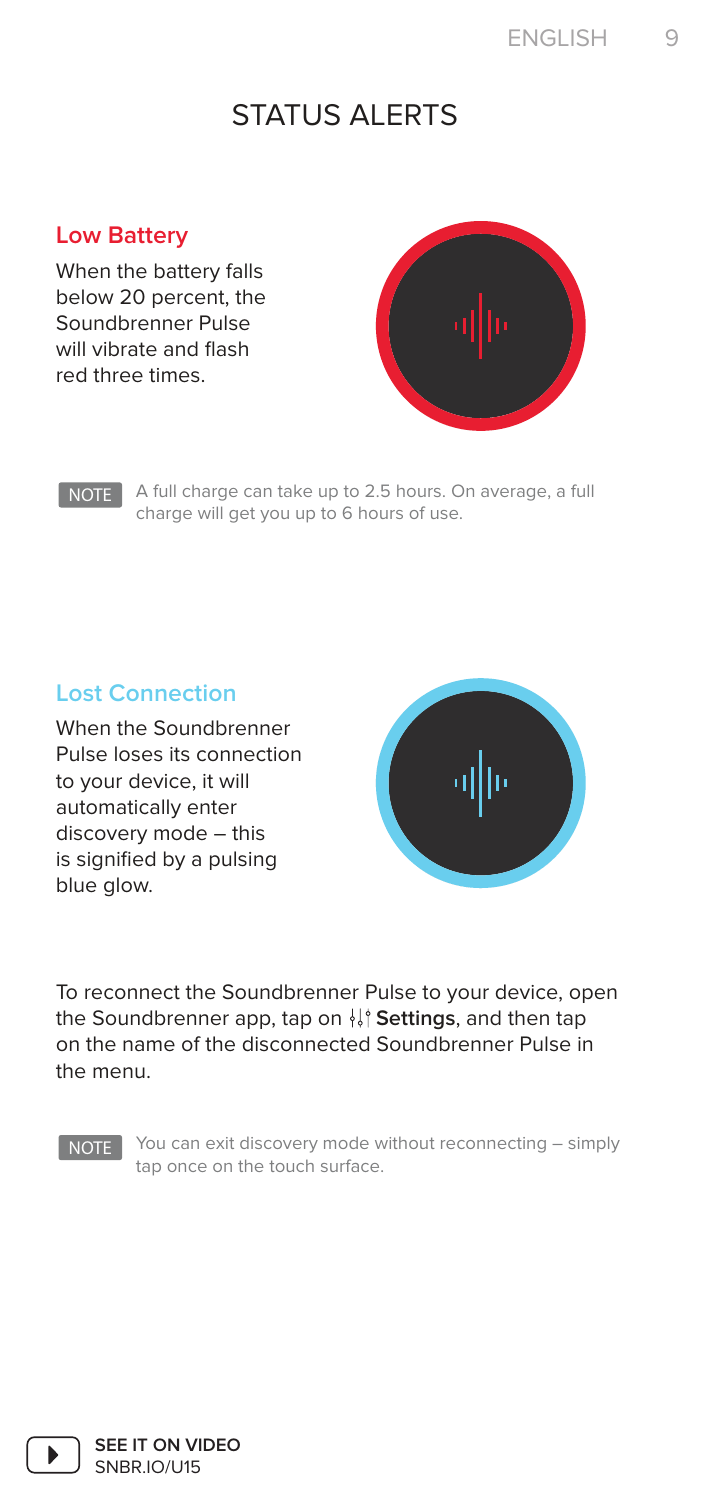## MULTI-LINK

You can connect up to five Soundbrenner Pulse units to a single smartphone or tablet, letting your entire band – or even just your music teacher – feel the beat together.

Once you've connected your own Soundbrenner Pulse to your mobile device, adding more is easy.



**iCS:** Just open the app, tap on the Settings tab, and then tap "Add another Soundbrenner Pulse."

**Android:** Just launch the app, open the navigation drawer, and then tap "Add a Device."

When you press Play in the metronome screen, every connected Soundbrenner Pulse will begin to vibrate in sync. It's important to note that things like vibration and light settings are set on a per-unit basis: you'll all feel the same rhythm, but you can customize the rest to your body.

If you need to disconnect a Soundbrenner Pulse from your mobile device, the process is just as simple.



**iCS:** In the Settings tab, find the device you want to disconnect, and swipe to the left – a "Disconnect" button will appear.

**Android:** Inthe navigation drawer, and then tap on the device you want to disconnect – a "Disconnect" button will appear.

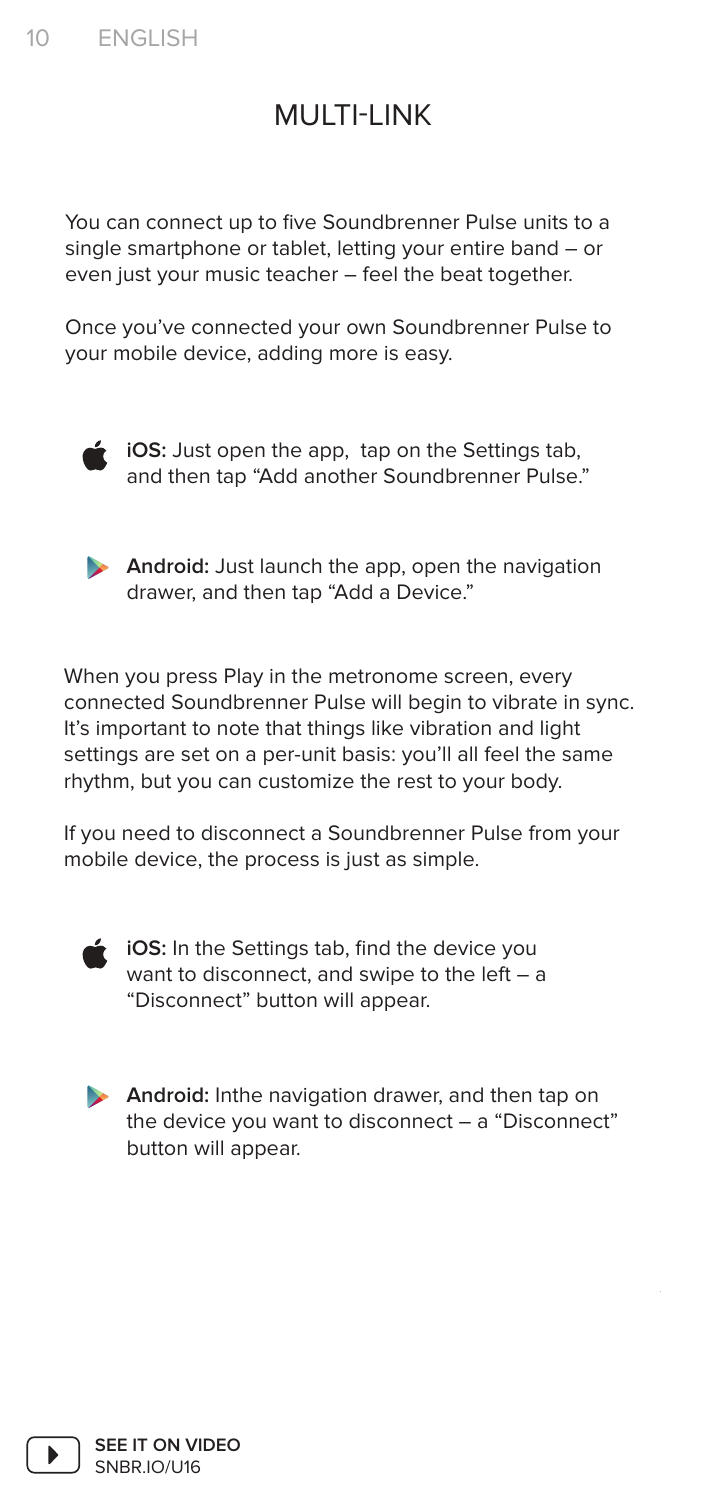### TROUBLESHOOTING

To restart the device, you need to first remove the strap. Locate the round hole in the recessed area that is usually occupied by the strap. Next, insert a pointy item into the hole, like for example a needle. If the restart is successful, your device should light up briefly.



### **Restarting**

If the restart was successful, the device will briefly flash red.



NOTE If your Soundbrenner Pulse is still acting strangely after a restart, make sure your Soundbrenner mobile app is up to date. Then, connect to your Soundbrenner Pulse to see if any firmware updates are available.

**SEE IT ON VIDEO** SNBR.IO/U17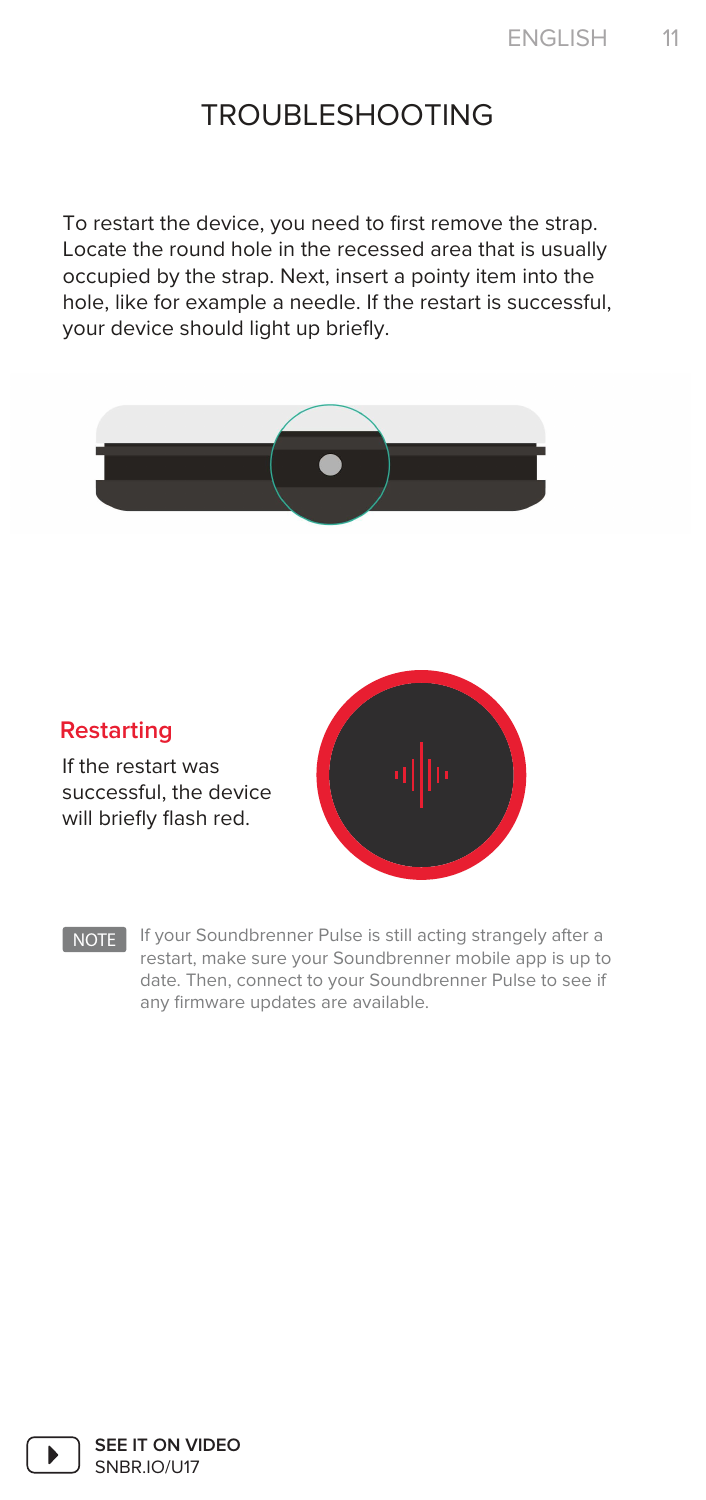## TROUBLESHOOTING

If you're having trouble with the touch surface on your Soundbrenner Pulse, here are a few helpful tips that should get you on your way.

First, make sure you're wearing the device - not just holding it in your hands. Our touch sensor is designed to work best when it's in contact with your skin.

Second, be sure to use two fingers when you tap, and to place them flat on the surface. Don't use just your fingertips.

If you find it difficult to start or stop the metronome or tap in the BPM, try tapping more quickly. The Soundbrenner Pulse distinguishes between a short tap and a long press.

Be sure to use two fingers when you tap, and to place them flat on the surface. Don't use just your fingertips.





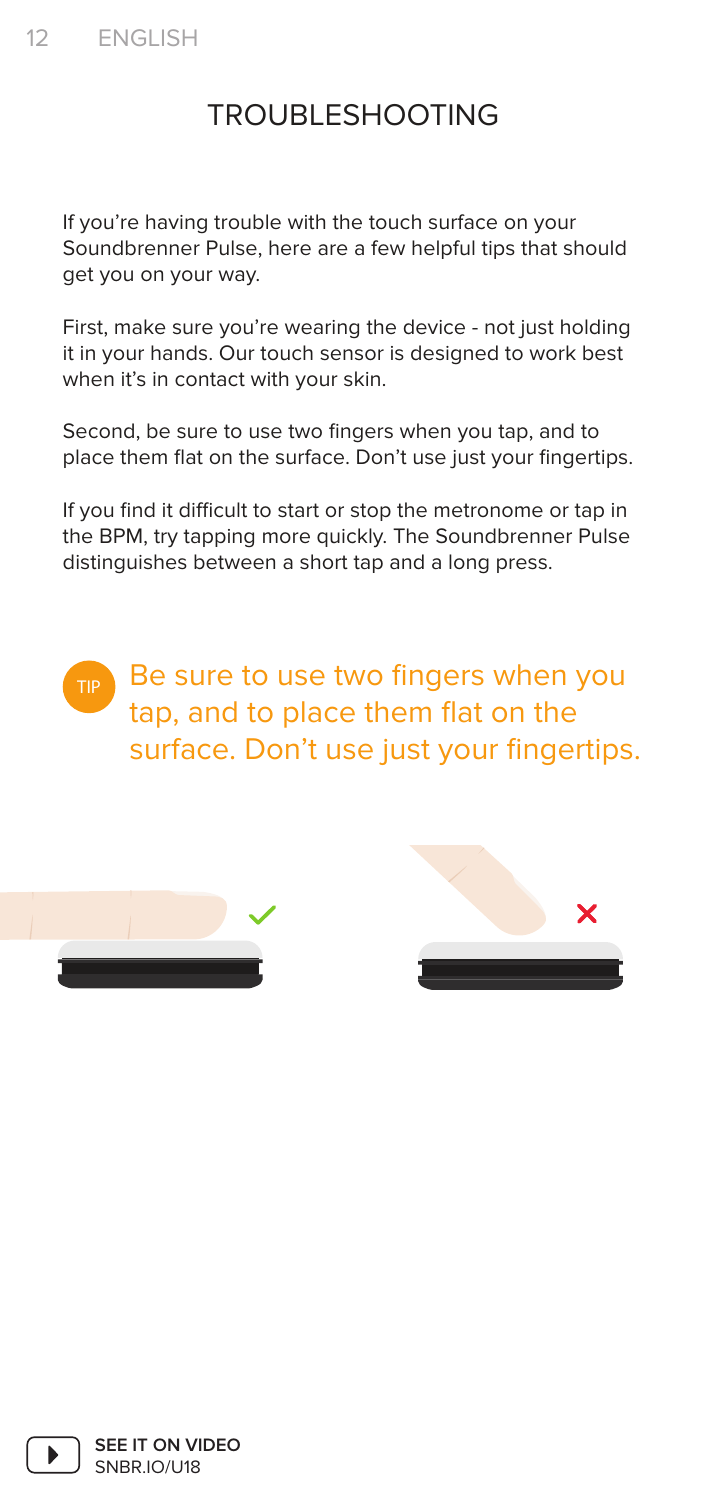### **SETTINGS**

Because we know every musician is different, we've provided a number of ways to customize the Soundbrenner Pulse to your own liking.



 $(\left( \cdot \| \cdot \right))$  To customize the vibration length and intensity for each beat or disable vibrations entirely:



Settings → Tap on your device → Vibrations

Navigation drawer → Tap on your device → Vibrations



To customize the light colors for each beat or disable the lights entirely:



Settings → Tap on your device → Lights



Navigation drawer → Tap on your device → Lights



To change the metronome tone or disable the audible click from the app:



 $S$ ettings  $\rightarrow$  App Settings



◆ Navigation drawer → App Settings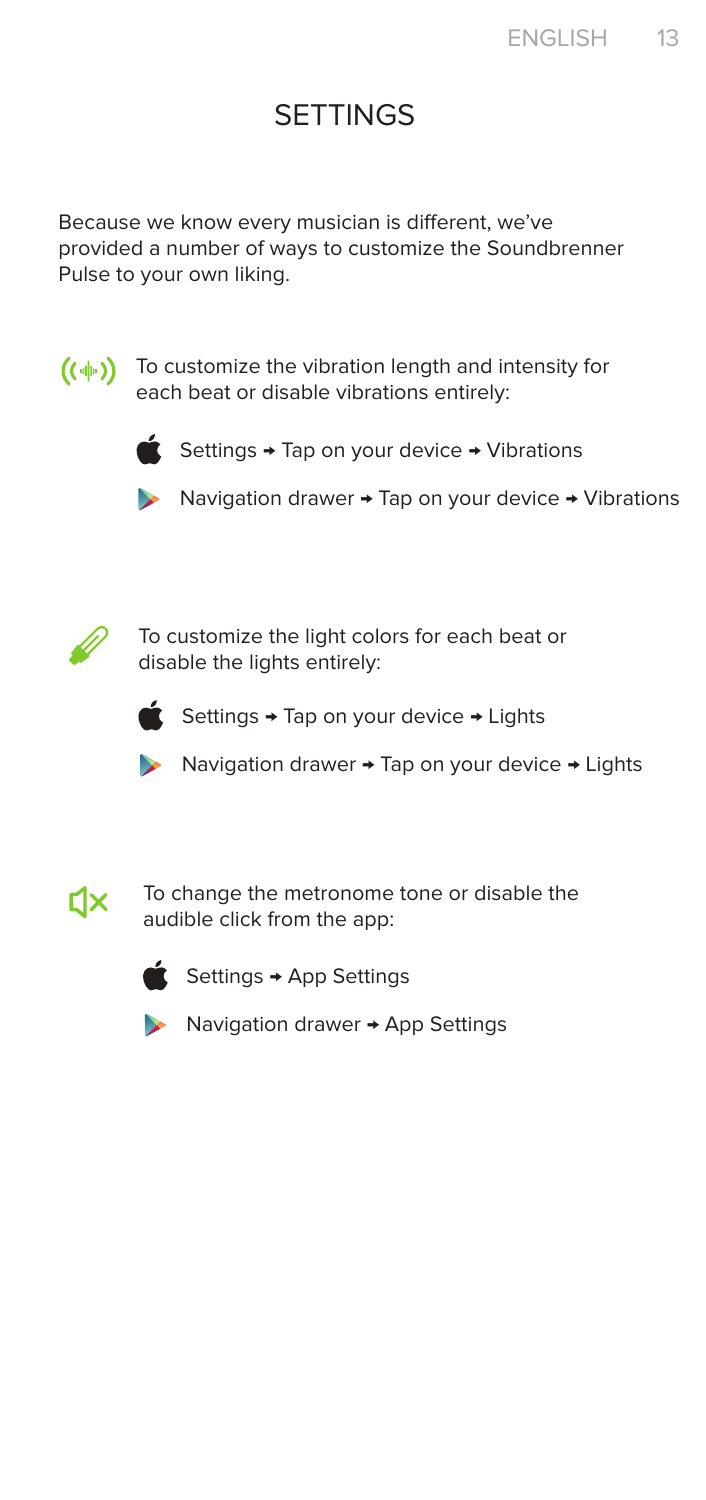# SAFETY INFORMATION

#### **WARNING: Medical Conditions**

If you currently have a medical condition or have a history of medical conditions that may be affected by the Soundbrenner Pulse, consult with your physician before using the product. Medical conditions include (but are not limited to):

- White Knuckle Syndrome;
- Hand-Arm Vibration Syndrome (HAVS);
- Blackouts;
- Epilepsy;
- Postural Hypertension;
- Allergic Reactions to Silicone; or
- Any other heart, neurological, or skin conditions

#### **WARNING: Medical Device Interference**

If you use any medical device that may be affected by the Soundbrenner Pulse, consult with your physician before using the product. Medical devices include (but are not limited to):

- Coronary Stents:
- Defibrillators;
- Pacemakers; or
- Any other implanted medical device

Stop using the Soundbrenner Pulse if you suspect that it is interfering with your medical device or if you experience any discomfort.

#### **WARNING: Frequent and Prolonged Use**

Frequent and prolonged use of the Soundbrenner Pulse may cause skin irritation in some users. If you experience itchiness, redness, and/ or swelling while using the Soundbrenner Pulse, remove the device immediately and stop using it until your skin returns to normal. Consult your doctor should any of the symptoms persist.

#### **Caution: Electrical Equipment**

Your Soundbrenner Pulse and its charging station are electrical devices and should be handled with care.

Never use your device in extremely low or high temperatures.

Substances in this product and battery may harm the environment or cause injury if handled or disposed of improperly.

Remove your Soundbrenner Pulse if it feels warm or hot.

#### **Caution: Magnets**

The charging station contains magnets. All credit cards, key cards, and any other object containing a magnetic stripe should be stowed safely away from the charging station.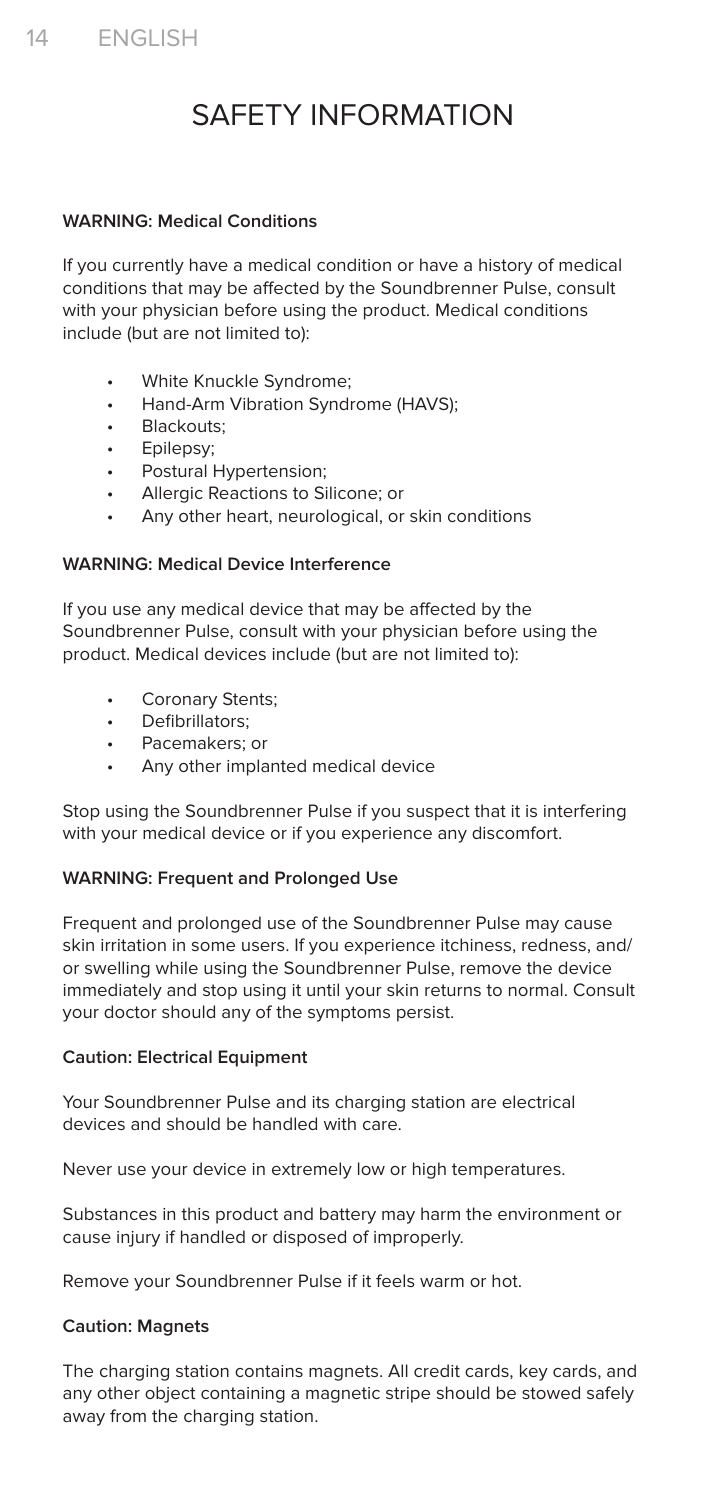#### **Caution: Batteries**

Use only an authorized Soundbrenner charging station to charge your device to avoid any safety or electrical hazards.

Do not attempt to change the battery on your own. This will void the warranty and could cause injury.

Always disconnect the charging station from the electrical socket as soon as your device is fully charged.

Never charge your device when moisture is present.

Never put your device or charging station near any inflammable or explosive materials.

#### **Caution: Water**

Even though your Soundbrenner Pulse is sweatproof and partially water-resistant, it should never be submerged in water under any circumstances.

Do not use your device in the rain or in wet environments for prolonged periods.

#### **Maintaining your Soundbrenner Pulse**

For optimal performance, we recommend that you don't use your device until it is fully charged.

Take care when using skincare products, as they may affect the color or usability of the included bands.

Store your Soundbrenner Pulse in a well-ventilated and dry environment when not in use.

Make sure you regularly clean your device with a damp cloth to maintain good hygiene.

Never wash your device in the sink.

#### **For warranty and regulatory information, see page 16.**

TM and © 2016 Soundbrenner Limited. All Rights Reserved.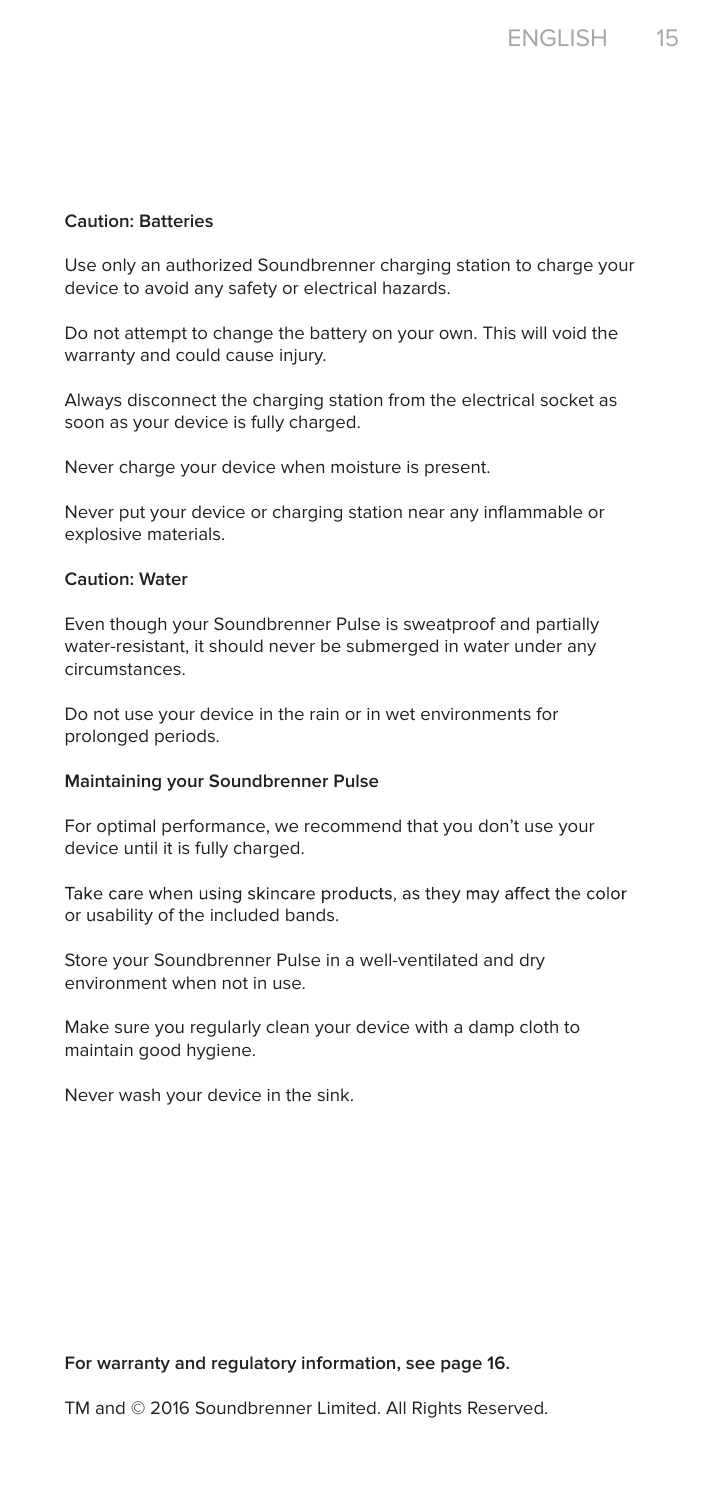## WARRANTY

This Limited Warranty does not cover the following:

- Our mobile apps and desktop software;
- Damage arising from negligence and/or improper use;
- Unauthorized modification;
- Theft or loss of the product; or
- Damage caused by natural disasters

Refer to the license agreement included in the software and the Soundbrenner Terms of Service for details of your rights with respect to proper use.

Soundbrenner will either repair, replace or refund your Soundbrenner Pulse at its own discretion. Warranty benefits are in addition to rights provided under local consumer laws.

For validation purposes, you are required to provide proof of purchase details when making a claim under this warranty.

#### **Terms of Service**

Soundbrenner's terms of service can be viewed at http://www.soundbrenner.com/terms

#### **Privacy Policy**

Soundbrenner's privacy policy can be viewed at http://www.soundbrenner.com/privacy